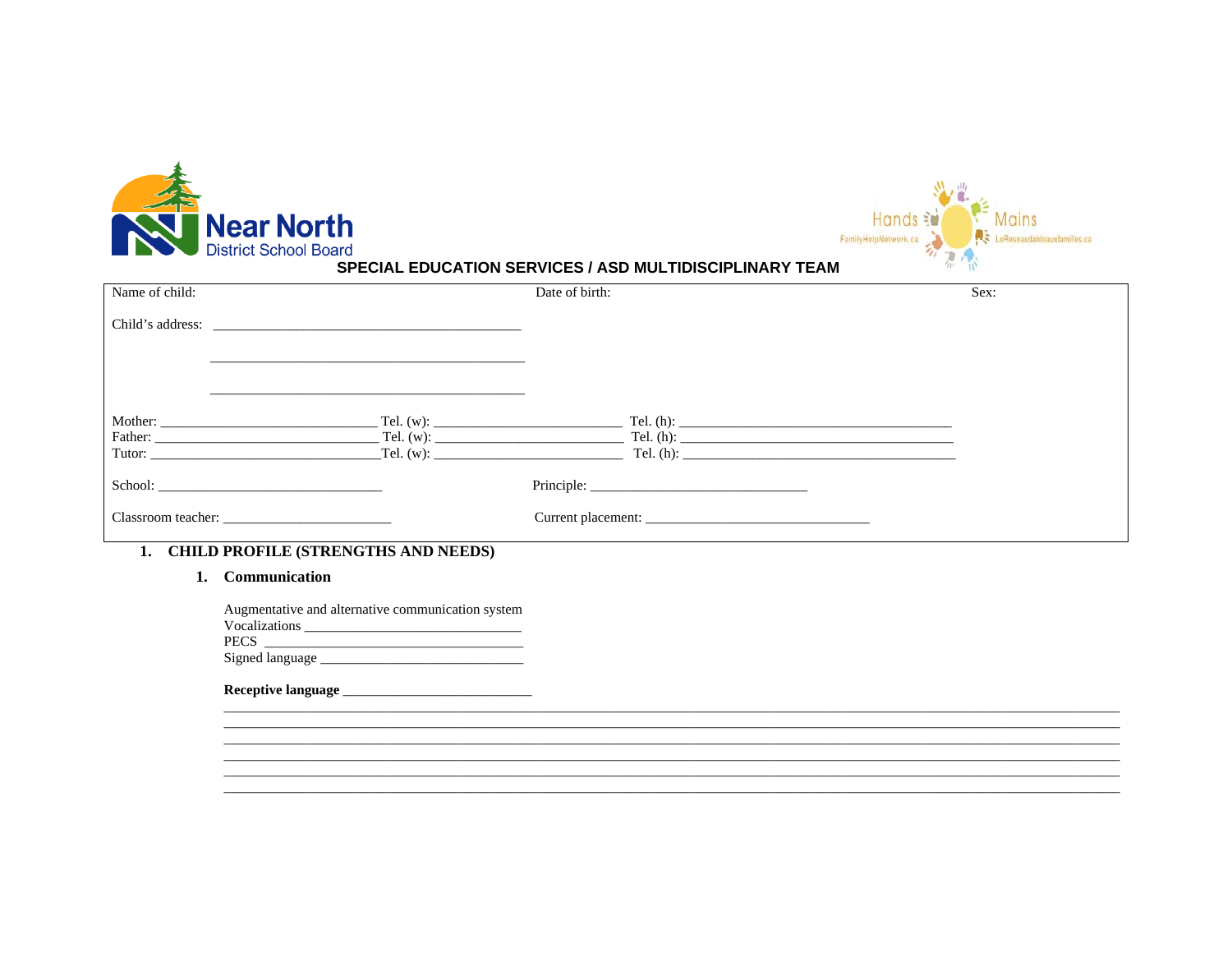**Expressive language** 

**Visual Supports** 

**Sensory Needs** 

2. Cognitive functioning (autoregulation), social and adjustment skills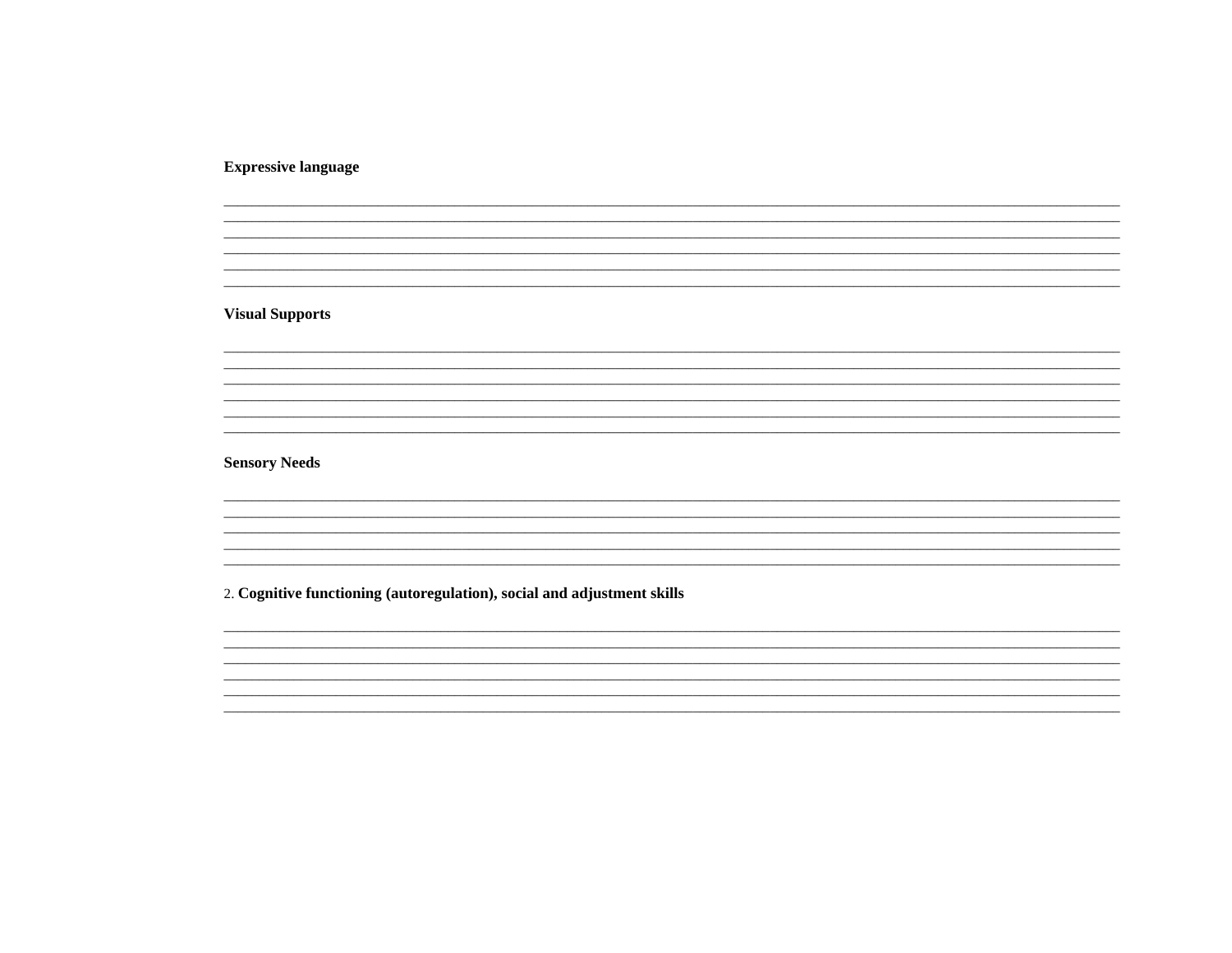3. Behaviour

## 4. List of Reinforcers

5. Winning Strategies

6. Other profile elements (please specify):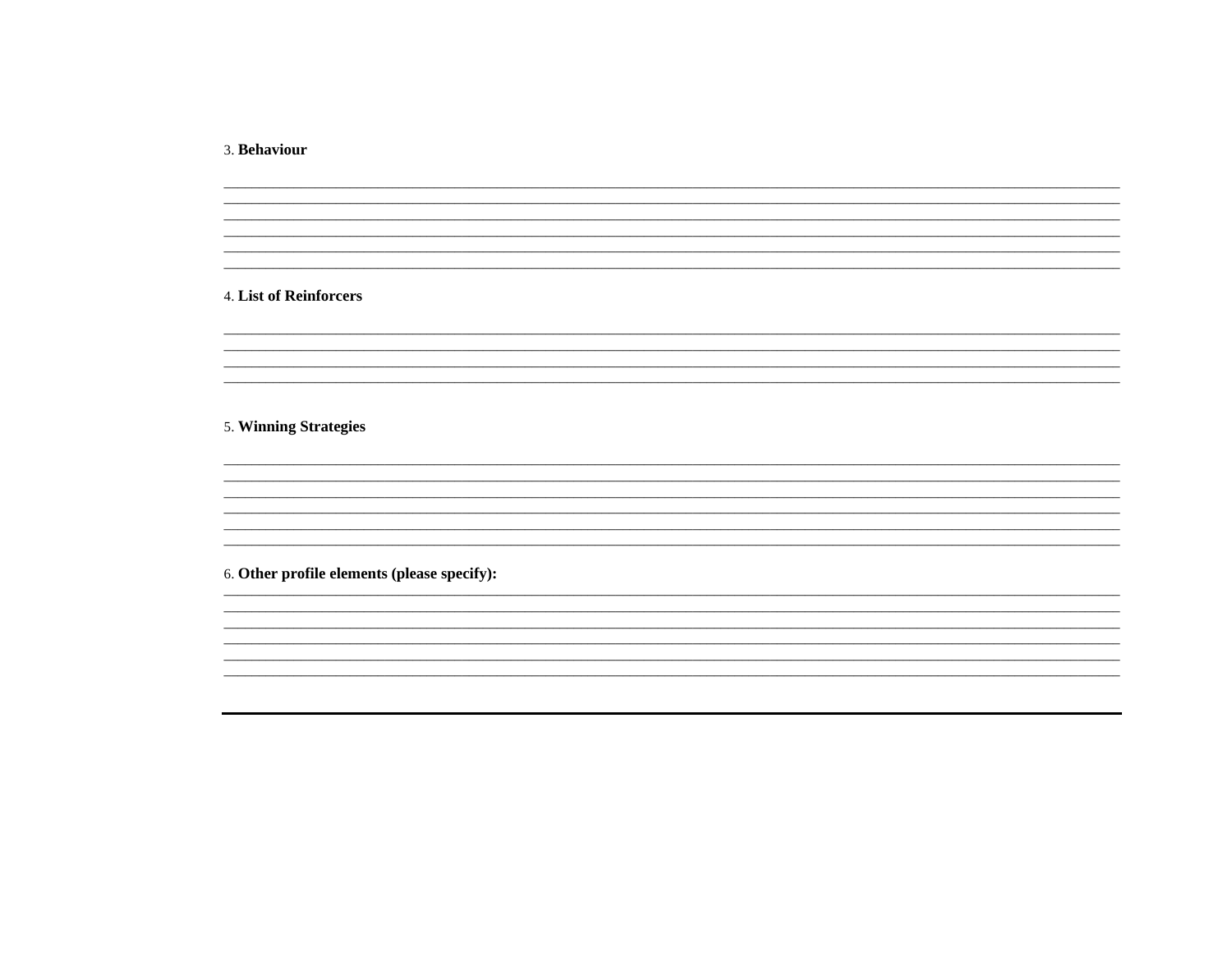#### **II. DOCUMENTS SHARED**

| <b>IEP</b>                         |
|------------------------------------|
| psychological assessments          |
| $\Box$ Progress Report             |
| $\Box$ Discharge report            |
| $\vert$ $\vert$ isp                |
| $\Box$ ABLLS-R                     |
| $\Box$ ABLLS-R (summary version)   |
| Other assessments (please specify) |

## III. GOALS AND SKILLS TO BE TARGETED DURING THE SCHOOL DAY